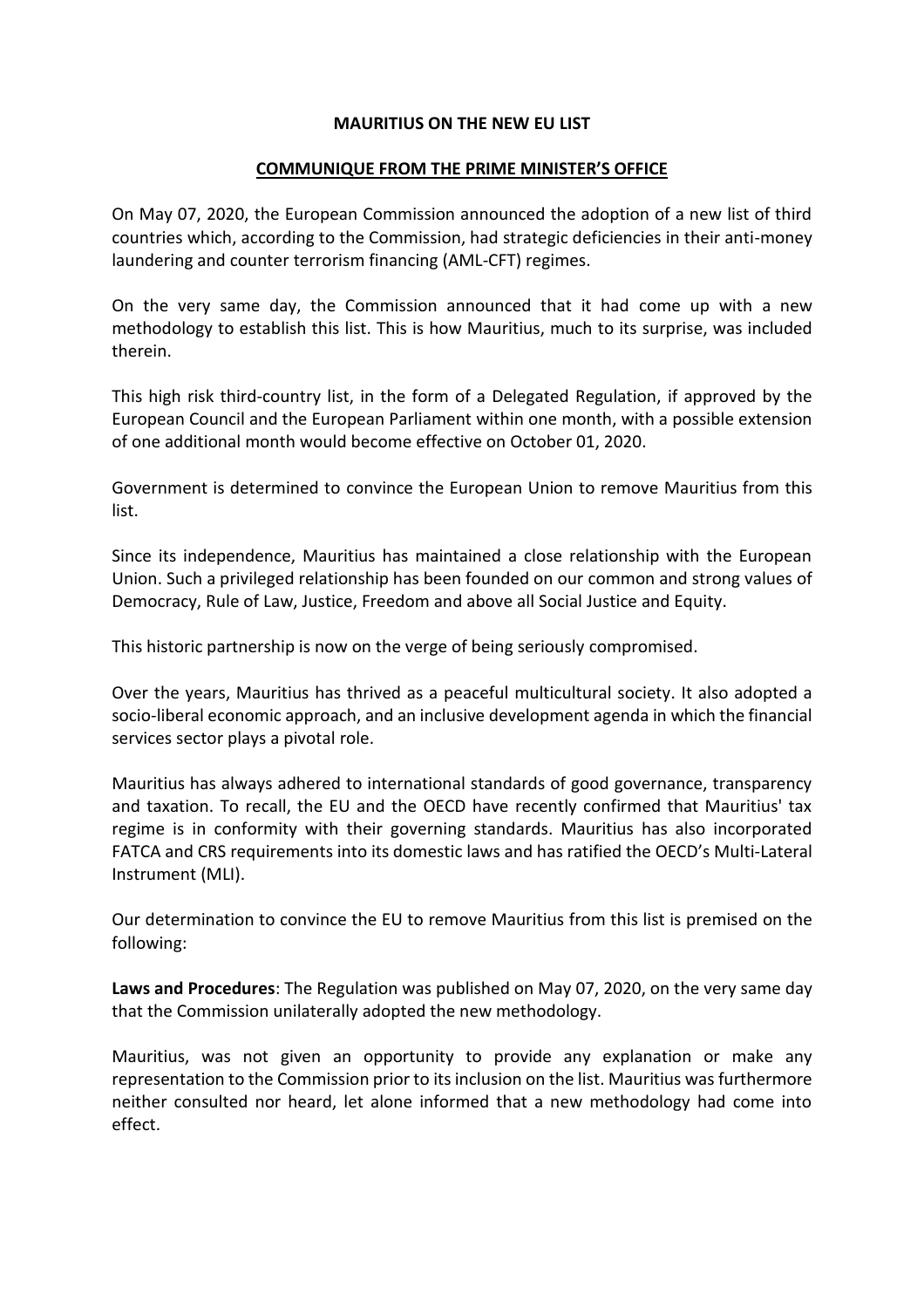The fundamental right of the states to be heard before an impactful decision is taken against their interests, has therefore not been respected, despite the fact that this fundamental right is clearly spelt out in Article 41 of the EU Charter of Fundamental Rights.

Furthermore, in contravention with its own procedures, the Commission merely replicated the findings of the Financial Action Task Force (FATF) without considering the intrinsic and fundamental differences between countries that form part of the FATF blacklist as compared to other countries like Mauritius, that are on the monitoring list.

In so doing, the Commission literally amalgamated Mauritius with a number of countries that are traditionally classified as blacklisted by the FATF. We reiterate that all of this was done without even providing Mauritius with an opportunity to make any representation whatsoever.

The Commission further disregarded the fundamental principle of proportionality in failing to measure the seriousness of the consequences of including Mauritius on this list as compared to the actual risks posed to the EU financial system.

**Economic impact:** This decision comes at a time when Mauritius is experiencing the brutal economic effects of the COVID-19 pandemic. The Commission's list, if approved, will exacerbate the recession already caused by the pandemic.

Placing Mauritius on the blacklist will cause irreversible damage to our reputation. This will undermine investor confidence, reduce cross-border investment flows and lead to a severe disruption of our banking system. As a result, further harm will be caused to our economy.

It is obviously disproportionate to penalise our country so harshly on the basis of "unproven risks''.

Mauritius has over the decades mobilised its effort to be recognized as a model of political and economic stability in the region as evidenced by the presence of multinational corporations, development finance institutions, and investment funds, amongst others.

## **Our initiative**

The Mauritius International Financial Centre is internationally recognised as a jurisdiction of choice and substance. It has been established on the basis of a strong legal framework supported by an independent Judiciary.

In January of this year, Mauritius took cognisance of the FATF conclusions on its legal and regulatory framework on AML-CFT. It immediately formulated and agreed upon a detailed action plan with the FATF, with specific deadlines to remedy the identified shortcomings. It is noteworthy to mention that out of a total of 58 recommended actions, Mauritius has only 5 outstanding actions to implement by September 2021.